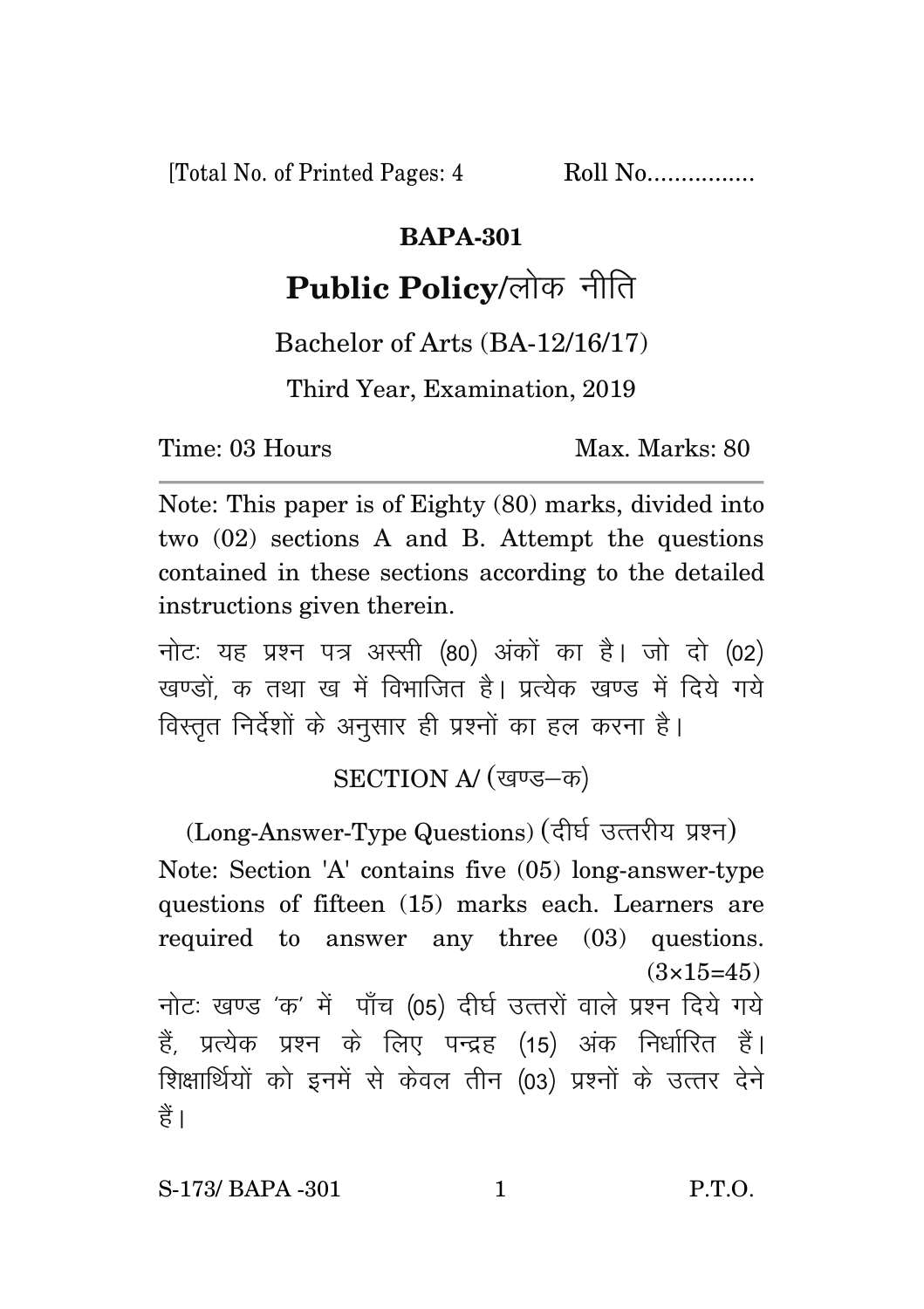Define public policy. Discuss its changing nature  $1<sup>1</sup>$ and scope in the era of globalization.

लोकनीति को परिभाषित कीजिए। वैश्वीकरण के युग मे इसके बदलते स्वरूप एवं कार्यक्षेत्र की विवेचना कीजिए।

- How do interest groups influence public policy in  $\overline{2}$ India? Illustrate with examples. भारत मे हित समुहों द्वारा किस प्रकार से लोक नीति को प्रभावित किया जाता है? उदाहरण सहित स्पष्ट कीजिए।
- 3. Evaluate the importance and achievement of Panchayti Raj in India. भारत में पंचायती राज के महत्व तथा उपलब्धियों का मुल्यांकन कीजिए।
- 4. Describe the powers of the Union Council of Ministers in the policy making process.

नीति–निर्माण प्रक्रिया मे संघीय मंत्री परिषद की शक्तियों का वर्णन कीजिए।

 $5<sub>1</sub>$ Throw light on the provisions and implementation of Bonded Labour System Abolition act 1976.

बंधूआ मजदूरी प्रथा उन्मूलन अधिनियम 1976 के प्रावधान एवं क्रियान्वयन पर प्रकाश डालिए।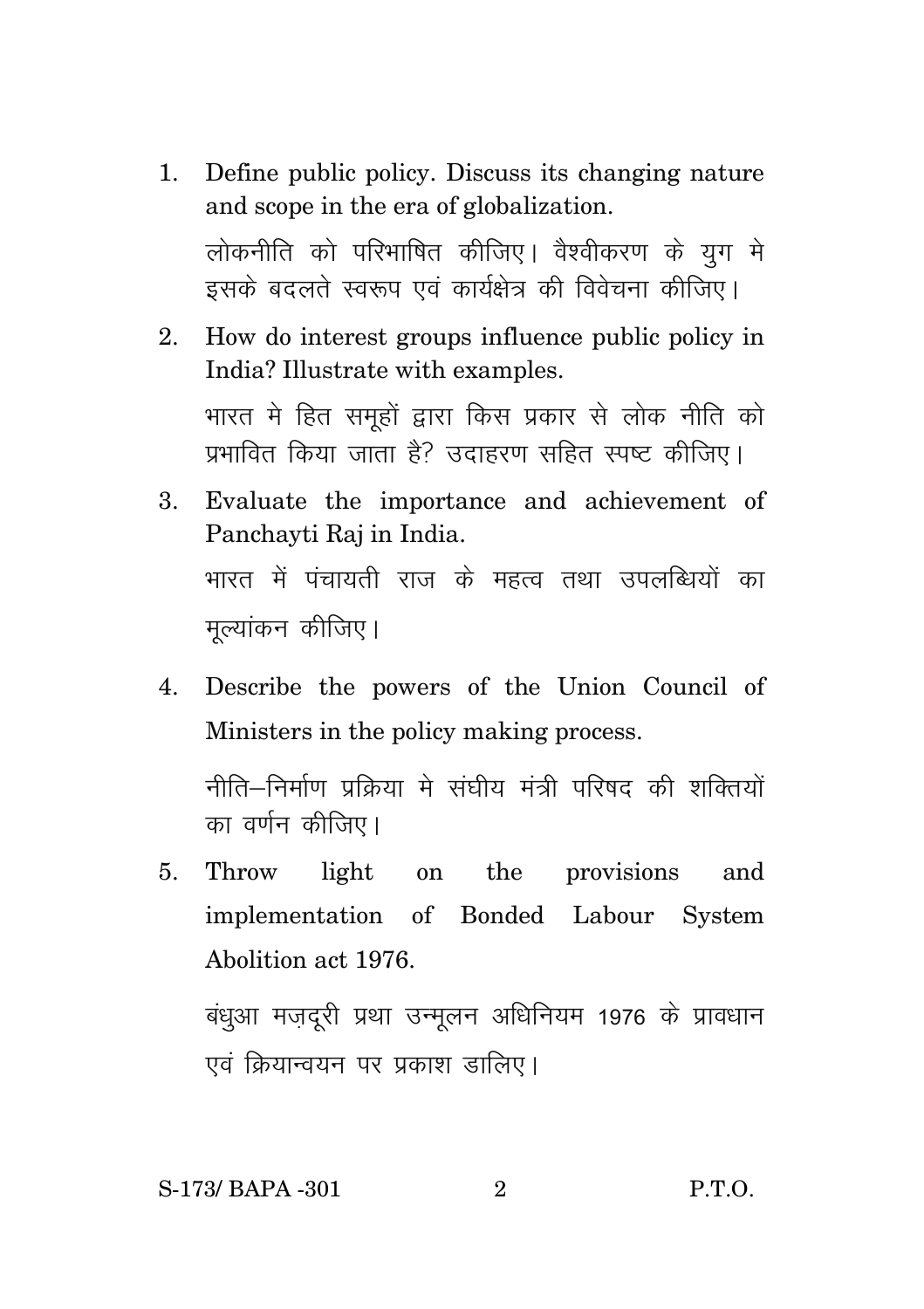Section B / खण्ड-ख (Short Answer Type Questions)  $(\overline{a}$ घ $\overline{b}$  उत्तरों वाले प्रश्न)

Note: Section 'B' contains eight (08) short-answer type questions of seven (07) marks each. Learners are required to answer any five (05) question only.  $(5 \times 7 = 35)$ 

नोटः खण्ड 'ख' में आठ (08) लघु उत्तरों वाले प्रश्न दिए गये हैं, प्रत्येक प्रश्न के लिए सात (07) अंक निर्धारित हैं। शिक्षार्थियों को इनमें से केवल पाँच (05) प्रश्नों के उत्तर देने हैं।

1. Discuss the importance of public policy along with its types. लोक नीति का महत्व बताते हुए उसके प्रकार भी स्पष्ट

कीजिए।

2. Explain the problems and challenges in the implementation on public policy in India.

भारत मे लोक नीति के क्रियान्वयन में समस्याओं एवं चुनौतियों का वर्णन कीजिए।

3. What is Bureaucracy? What is its role in policy making?

नौकरशाही क्या है? नीति–निर्माण मे इसकी क्या भूमिका हे?